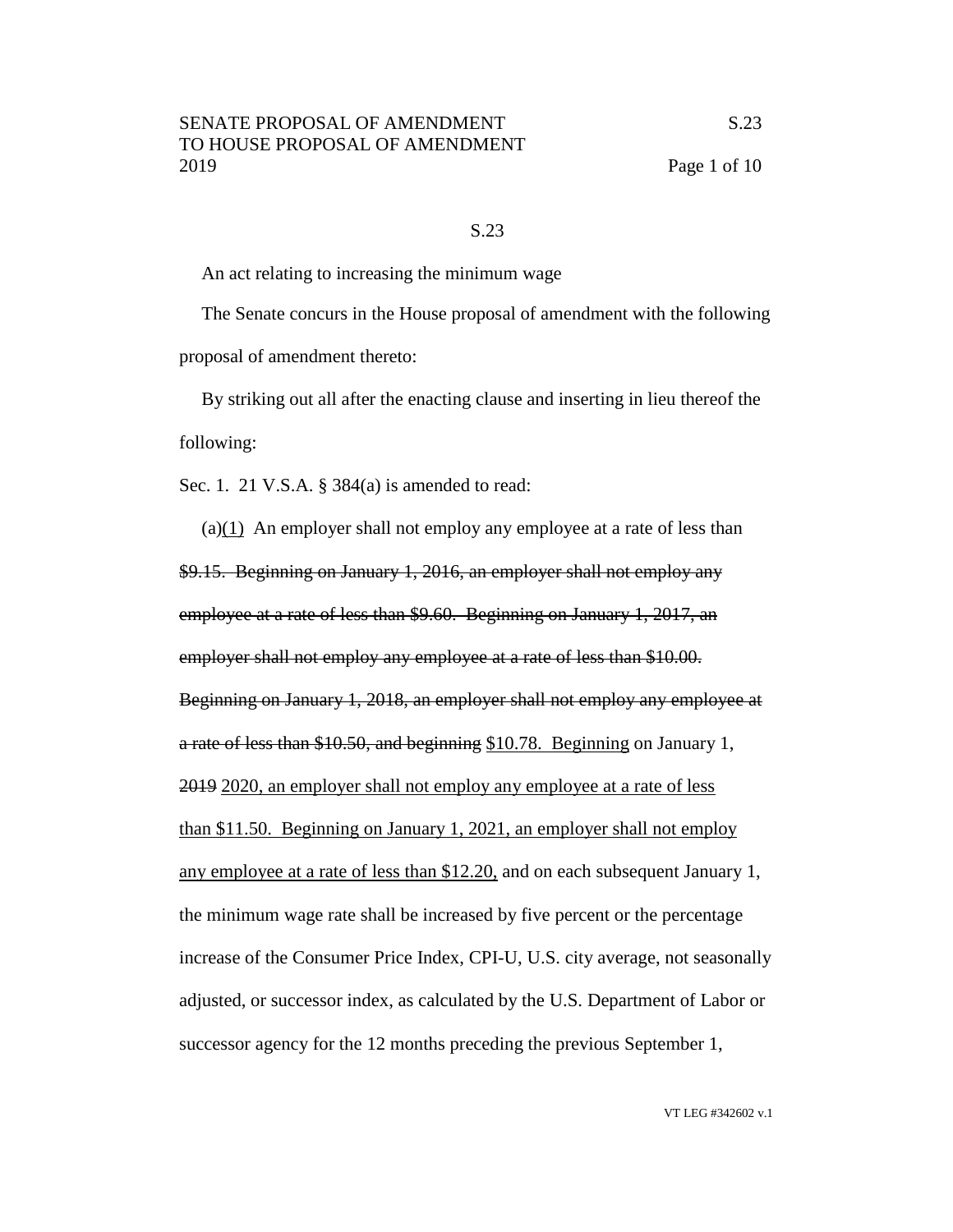whichever is smaller, but in no event shall the minimum wage be decreased. The minimum wage shall be rounded off to the nearest \$0.01.

(2) An employer in the hotel, motel, tourist place, and restaurant industry shall not employ a service or tipped employee at a basic wage rate less than one-half the minimum wage. As used in this subsection, "a service or tipped employee" means an employee of a hotel, motel, tourist place, or restaurant who customarily and regularly receives more than \$120.00 per month in tips for direct and personal customer service.

(3) If the minimum wage rate established by the U.S. government is greater than the rate established for Vermont for any year, the minimum wage rate for that year shall be the rate established by the U.S. government.

Sec. 2. INCREASES FOR EMPLOYEES OF CERTAIN MEDICAID-

 PARTICIPATING PROVIDERS AND INDEPENDENT DIRECT SUPPORT PROVIDERS; REPORT

(a) On or before December 15, 2019, the Secretary of Human Services, in consultation with the Joint Fiscal Office and relevant service providers, shall submit a written report to the House Committees on Appropriations, on General, Housing, and Military Affairs, on Health Care, and on Human Services and the Senate Committees on Appropriations, on Economic Development, Housing and General Affairs, and on Health and Welfare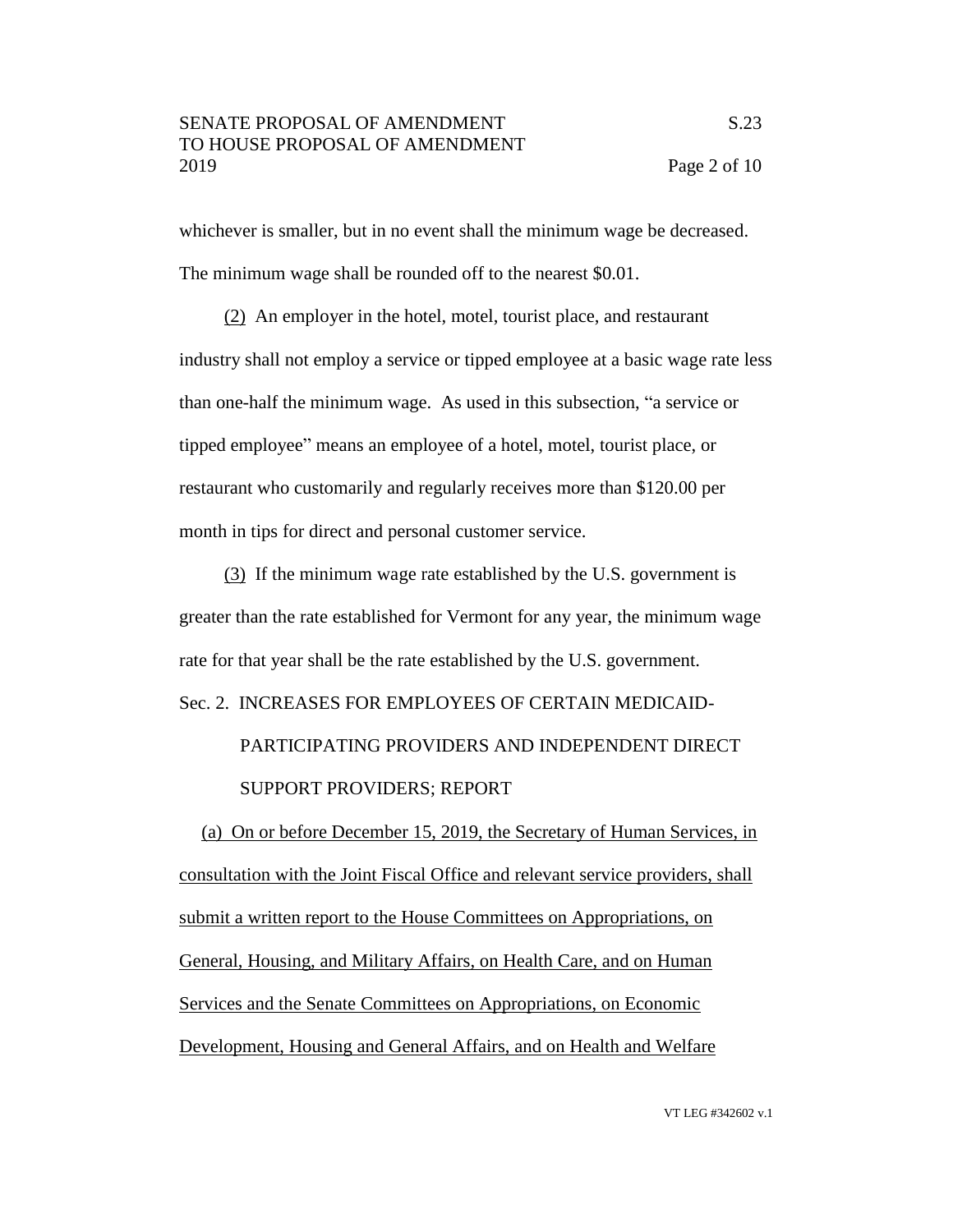regarding the projected costs for fiscal years 2020 and 2021 of increasing Medicaid reimbursement rates to:

(1) Medicaid participating providers, including designated agencies, specialized service agencies, home health agencies, nursing homes, residential care homes, assisted living residences, and adult day agencies, by an amount necessary to facilitate the payment of wages to their employees who are providing services pursuant to the State Medicaid Program that are equal to at least the minimum wage set forth in 21 V.S.A. § 384; and

(2) independent direct support providers who are providing home- and community-based services pursuant to the State Medicaid Program to facilitate the payment of wages to those independent direct support providers that are equal to at least the minimum wage set forth in 21 V.S.A. § 384.

(b)(1) On or before August 15, 2019, the Secretary of Human Services shall request any documentation of wages and related costs that the Secretary determines to be necessary to develop the projections required pursuant to subsection (a) of this section from:

(A) Medicaid participating providers with employees who are providing services pursuant to the State Medicaid Program and earn wages that are at or near the minimum wage set forth in 21 V.S.A. § 384; and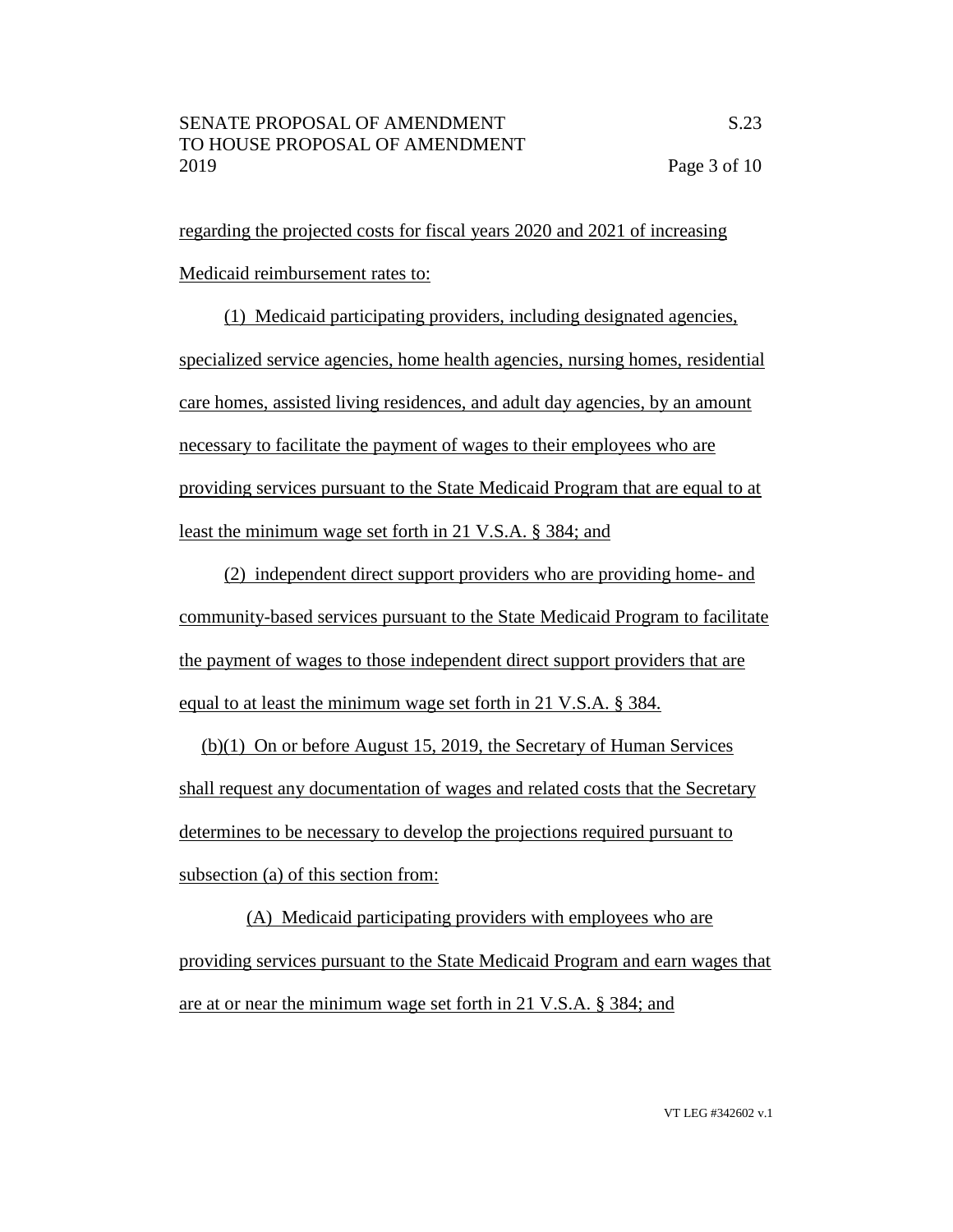(B) any fiscal services agency providing payroll services in relation to independent direct support providers who are providing home- and community-based services pursuant to the State Medicaid Program.

(2) Service providers and fiscal services agencies shall, on or before

October 15, 2019, provide to the Secretary the documentation requested

pursuant to subdivision (1) of this subsection.

(3) Any service provider that fails to provide the information requested

by the Secretary pursuant to this subsection shall forfeit the right in fiscal years

2020 and 2021 to any increase in Medicaid reimbursement rates that is

proposed pursuant to subsection (a) of this section.

Sec. 3. TIPPED AND STUDENT MINIMUM WAGE STUDY

## COMMITTEE; REPORT

(a) Creation. There is created the tipped and student minimum wage study committee to examine the effects of altering or eliminating the basic wage rate for tipped employees in Vermont and of eliminating the subminimum wage for secondary school students during the school year.

(b) Membership. The Committee shall be composed of the following members:

(1) one member of the House appointed by the Speaker of the House;

(2) one member of the Senate appointed by the Committee on

Committees;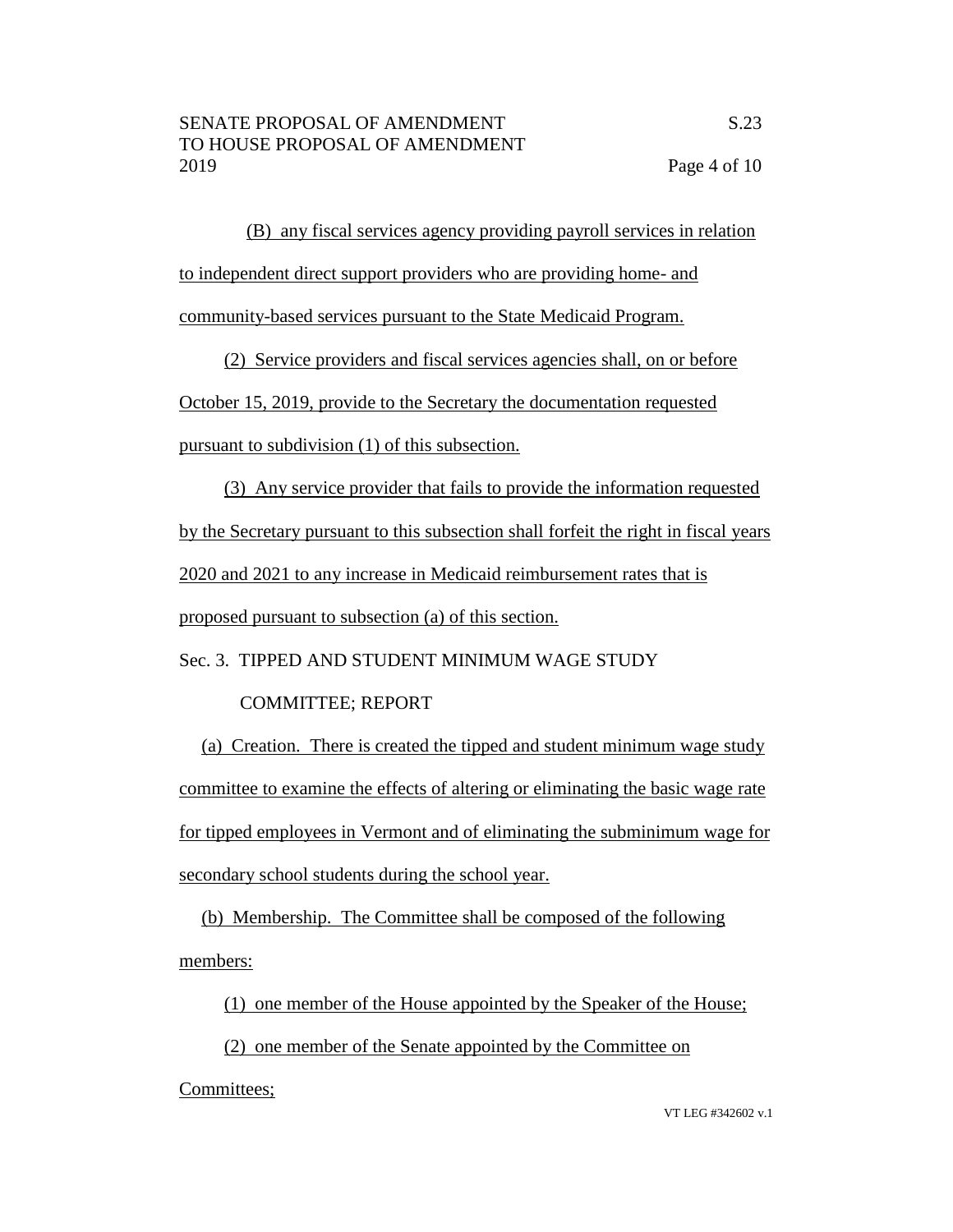(3) the Commissioner of Labor or designee;

(4) the Commissioner for Children and Families or designee;

(5) one member representing employers in the food service or

hospitality industry, appointed by the Speaker of the House; and

(6) one member representing tipped workers in the food service or

hospitality industry, appointed by the Committee on Committees.

(c) Powers and duties. The Committee shall study the effects of altering or

eliminating the basic wage rate for tipped employees and of eliminating the

subminimum wage for secondary school students during the school year,

including the following issues:

(1) the impact in states that have eliminated their tipped wage on:

(A) jobs, prices, and the state economy; and

(B) the welfare of tipped workers, women, and working families with children;

(2) the impact in states that have increased their tipped wage during the last 10 years on:

(A) jobs, prices, and the state economy; and

(B) the welfare of tipped workers, women, and working families with children;

(3) the impact in states that have decoupled their tipped wage from the standard minimum wage during the last 10 years on: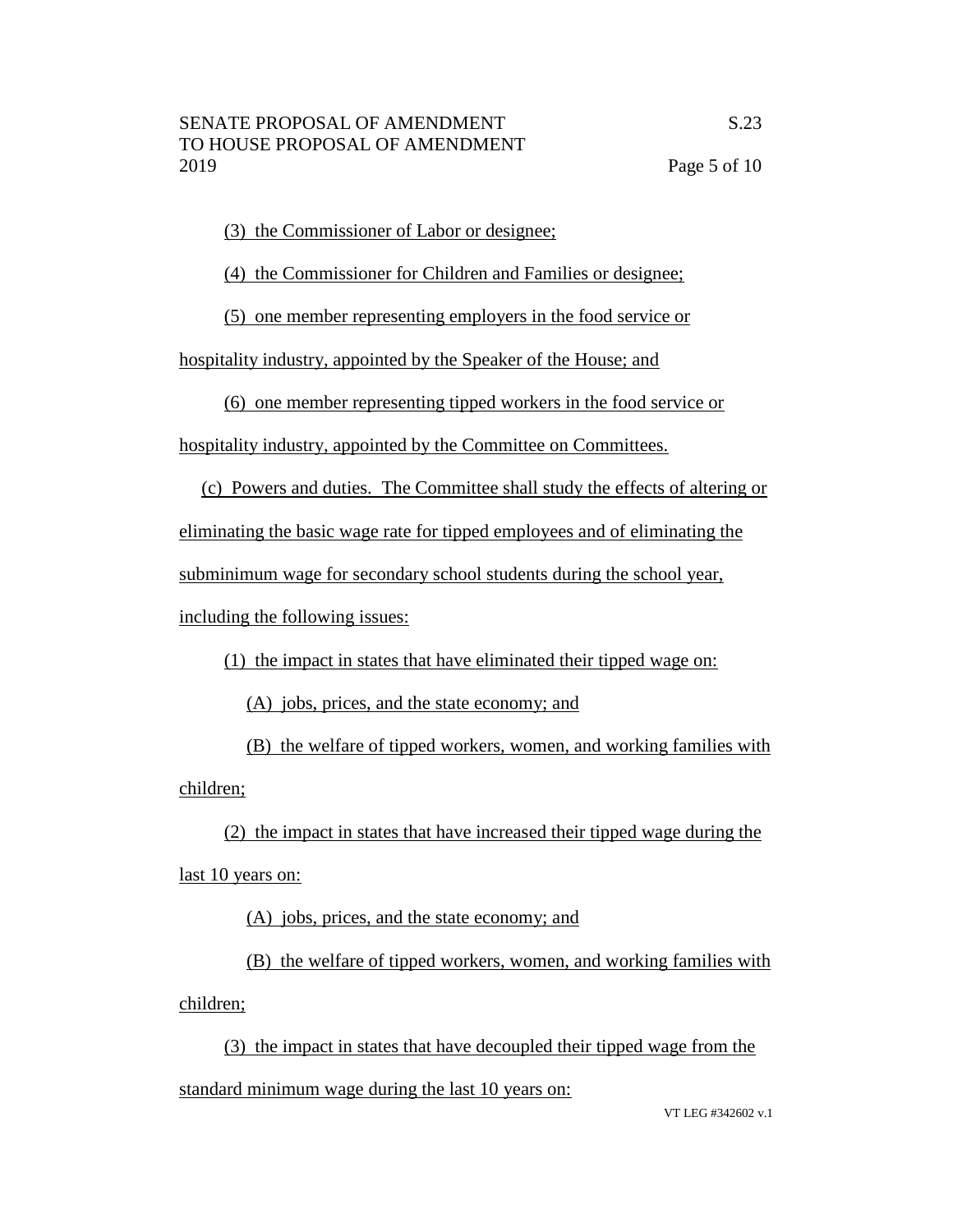#### (A) jobs, prices, and the state economy; and

(B) the welfare of tipped workers, women, and working families with children;

(4) the projected impact in Vermont of altering or eliminating the basic wage rate for tipped employees on:

(A) jobs, prices, and the State economy; and

(B) the welfare of tipped workers, women, and working families with children; and

(5) the projected impact in Vermont of eliminating the subminimum wage for secondary school students on jobs, prices, the State economy, and the welfare of individuals under 22 years of age.

(d) Assistance. The Committee shall have the administrative, technical, and legal assistance of the Office of Legislative Council and the Joint Fiscal Office.

(e) Report. On or before December 15, 2019, the Committee shall submit a written report to the House Committee on General, Housing, and Military Affairs and the Senate Committee on Economic Development, Housing and General Affairs with its findings and recommendations, if any, for legislative action related to Vermont's basic wage for tipped employees and subminimum wage for secondary school students.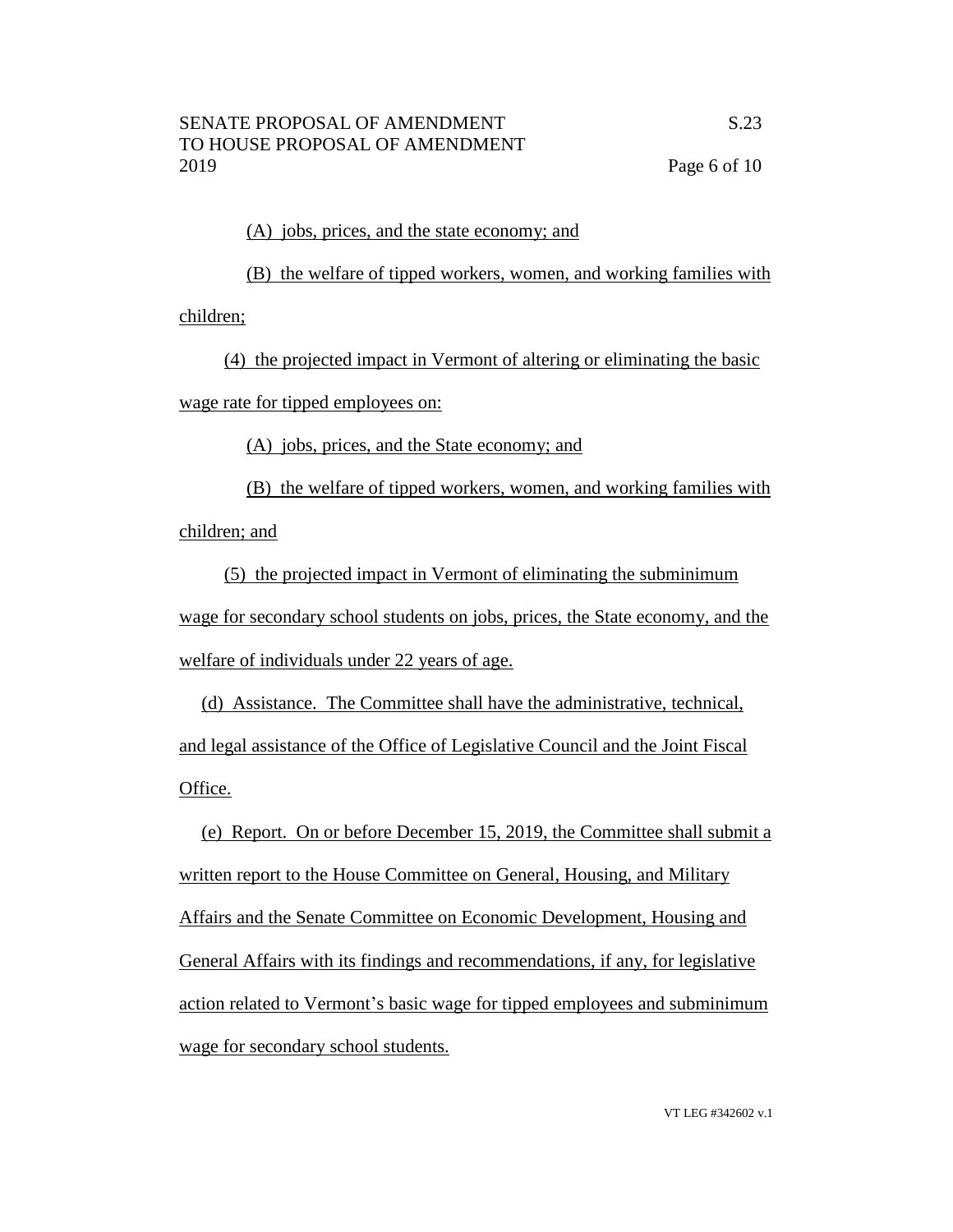# (f) Meetings.

(1) The Commissioner of Labor shall call the first meeting of the Committee to occur on or before September 15, 2019.

(2) The Committee shall select a chair from among its members at the first meeting.

(3) A majority of the membership shall constitute a quorum.

(4) The Committee shall cease to exist on January 30, 2020.

(g) Compensation and reimbursement.

(1) For attendance at meetings during adjournment of the General Assembly, a legislative member of the Committee serving in his or her capacity as a legislator shall be entitled to per diem compensation and reimbursement of expenses pursuant to 2 V.S.A. § 406 for not more than six meetings. These payments shall be made from monies appropriated to the General Assembly.

(2) Members of the Committee who are not employees of the State of Vermont and who are not otherwise compensated or reimbursed for their attendance shall be entitled to per diem compensation and reimbursement of expenses as permitted under 32 V.S.A. § 1010 for not more than six meetings. These payments shall be made from monies appropriated to the General Assembly.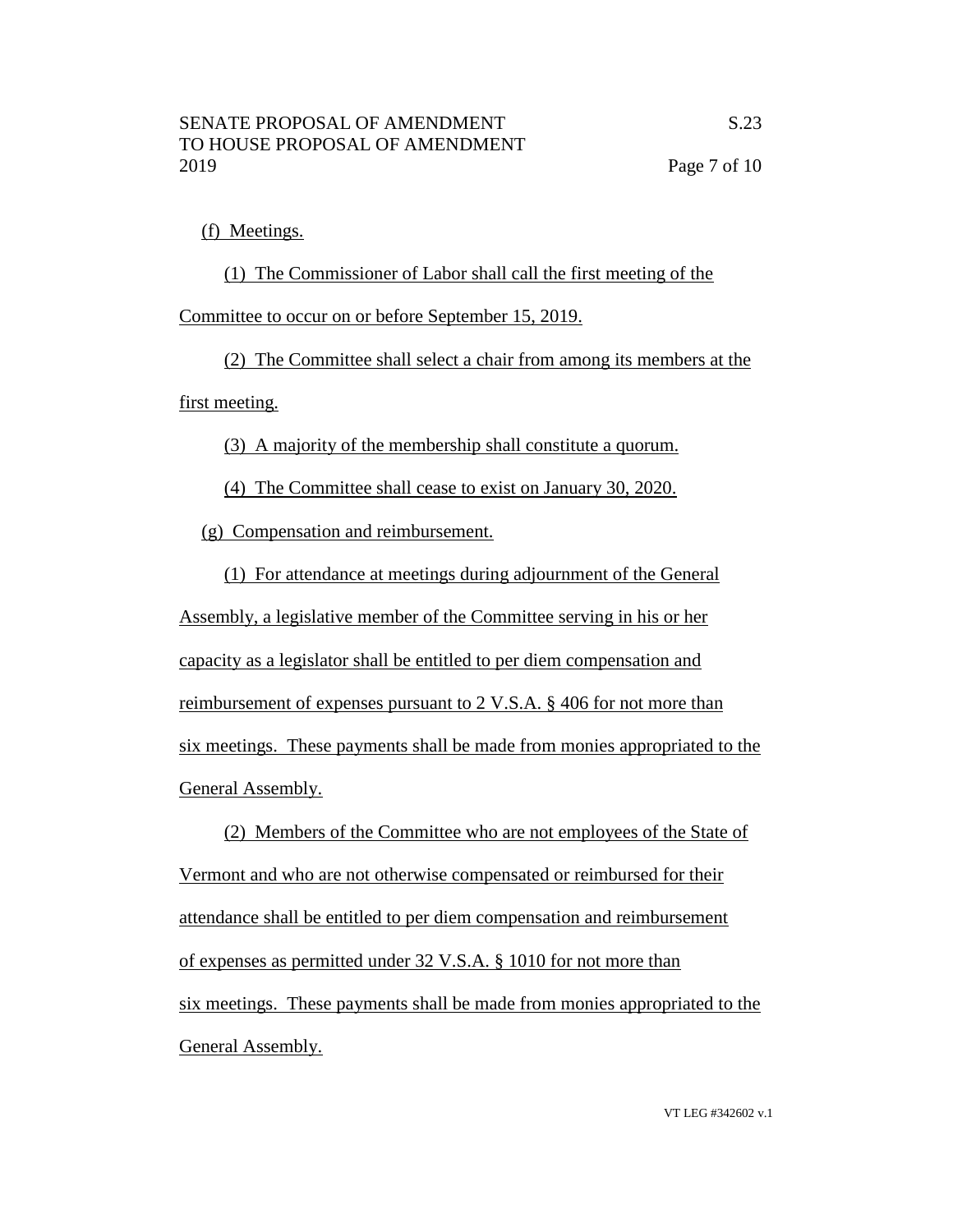## Sec. 4. MINIMUM WAGE FOR AGRICULTURAL WORKERS;

# WORKING GROUP; REPORT

(a) Creation. There is created the Agricultural Minimum Wage Working

Group to examine the wage and hour laws for agricultural workers.

(b) Membership. The Working Group shall be composed of the following

members:

(1) one member of the House appointed by the Speaker of the House;

(2) one member of the Senate appointed by the Committee on

Committees;

(3) the Secretary of Agriculture or designee; and

(4) the Commissioner of Labor or designee.

(c) Powers and duties. The Working Group shall study the wage and hour

laws for agricultural workers, including the following issues:

(1) the overlapping legal requirements of the federal Fair Labor

Standards Act and Vermont's wage and hour laws with respect to agricultural

employees and employers;

(2) particular issues and challenges related to federal and State wage and

hour laws that Vermont's agricultural employees and employers face; and

(3) how other states have addressed similar issues and challenges in their wage and hour laws.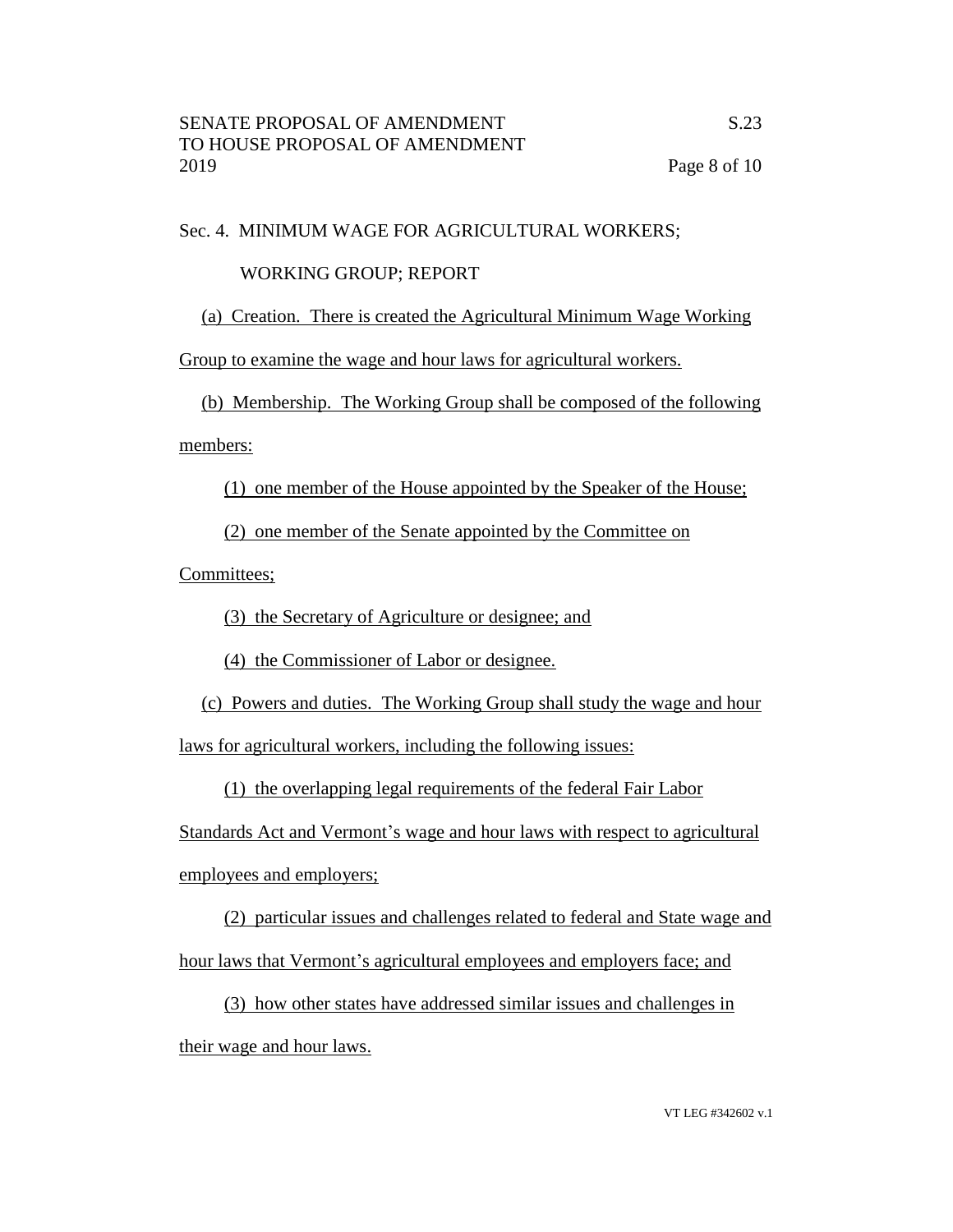(d) Assistance. The Working Group shall have the administrative,

technical, and legal assistance of the Office of Legislative Council.

(e) Report. On or before December 15, 2019, the Working Group shall

submit a written report to the House Committees on Agriculture and on

General, Housing, and Military Affairs and the Senate Committees on

Agriculture and on Economic Development, Housing and General Affairs with

its findings and any recommendations for legislative action.

(f) Meetings.

(1) The member from the House shall call the first meeting of the Working Group to occur on or before September 15, 2019.

(2) The Committee shall select a chair from among its members at the first meeting.

(3) A majority of the membership shall constitute a quorum.

(4) The Working Group shall cease to exist on January 30, 2020.

(g) Compensation and reimbursement. For attendance at meetings during adjournment of the General Assembly, a legislative member of the Working Group serving in his or her capacity as a legislator shall be entitled to per diem compensation and reimbursement of expenses pursuant to 2 V.S.A. § 406 for not more than four meetings. These payments shall be made from monies appropriated to the General Assembly.